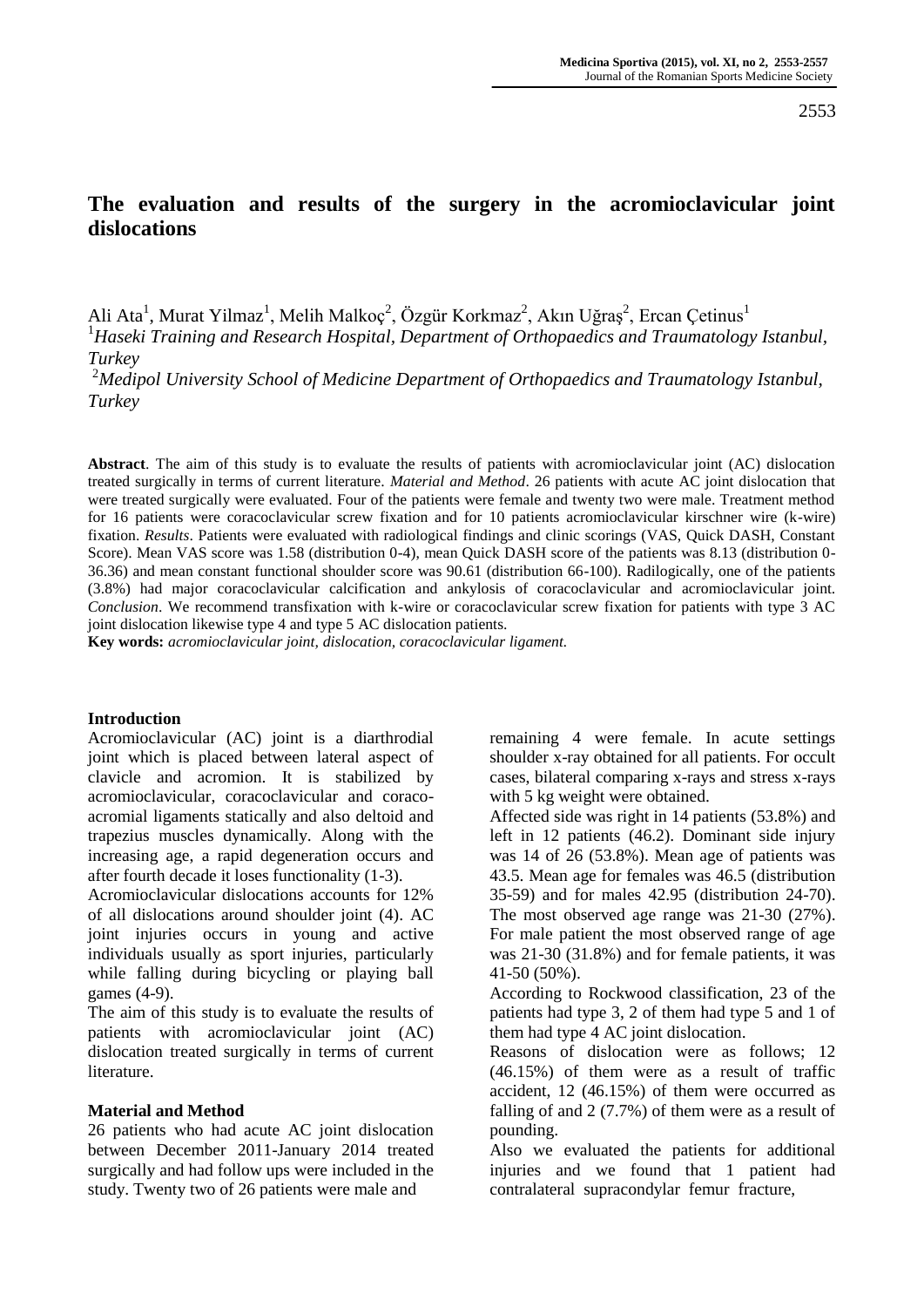#### 2554

contralateral lateral malleolus fracture and bilateral ramus pubis superior-inferior fracture. 1 patient had ipsilateral scapular fissuring. These additional injuries were treated with appropriate

surgical and conservative settings.<br>Treatment method for 16 patients were Treatment method for 16 coracoclavicular screw fixation (fig. 1) and for 10 patients acromioclavicular kirschner wire (k-wire) fixation (figure 2). Coracoclavicular ligament repairment was performed in 7 patients (27%).

Mean hospitalization of our patients was 2.42 (distribution 1-4) days.

Shoulder sling was removed at the postoperative 3th week and patients encouraged for pendular shoulder exercises. Recommendations for the patient were; not to perform forceful shoulder movement for 8 weeks, not to lift heavy weights and not to abduct more than 90 degrees until the k-wires or screw removal.



**Figure** 1. Acromioclavicular joint dislocations treated with coracoclavicular screw fixation



**Figure** 2. Acromioclavicular joint dislocations treated with kirschner wire (k-wire) fixation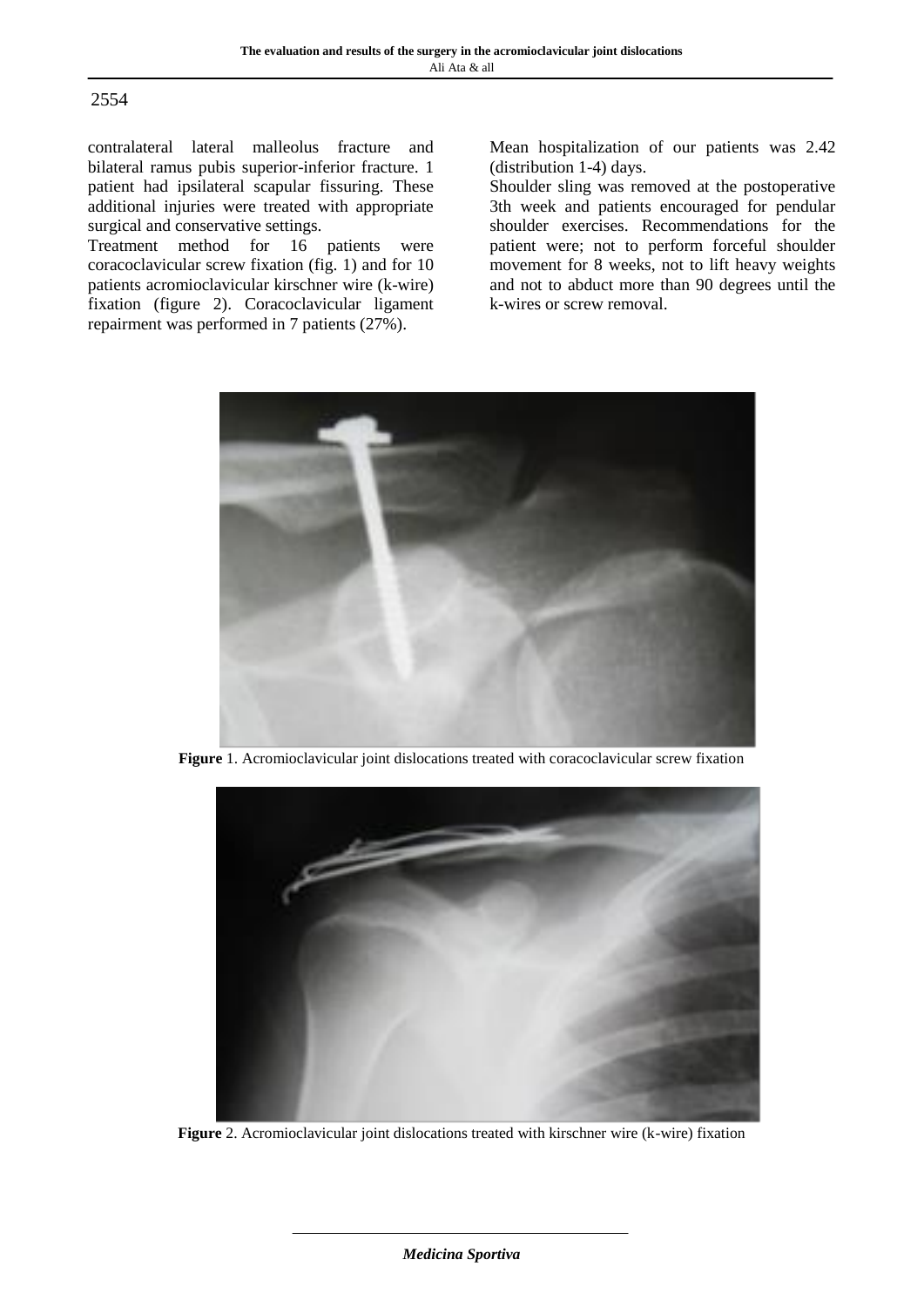## **Results**

The patients were assessed with radiological findings and clinic scorings (VAS, Quick DASH, Constant Score). Mean follow up of our patients was 37.35 (7-95) months. Mean VAS score of our patients was 1.58 (distribution 0-4). According to VAS, our 8 patients (30.8%) described no pain, 16 patients (61.5%) described mild pain and 2 patients (7.7%) described moderate pain. Constant functional shoulder score was found as 90.61 (distribution 66-100). According to constant score, 20 cases (77%) resulted excellent, 5 cases (19.2%) resulted good and 1 case (3.8%) resulted poor. Mean Quick DASH score of the patients was 8.13 (distribution 0-36.36). According to Quick DASH score, 23 cases (88.5%) resulted excellent and 3 cases (11.5%) resulted good.

In the radiological assessment, coracoclavicular (CC) distance was measured. Mean CC distance of operated side of our patient was found as 1.18 cm (0.8-1.5 cm) and other side mean CC distance was found as 0.93 cm (0.8-1.1 cm). The CC distance of 14 patients (53.8%) was increased more than 2 mm in contrast to other side. Data of patients pointed out that moderate reduction loss was observed in 6 patients (23%) and mild reduction loss in 8 patients (30.8%).

Radiologically, one of the patients (3.8%) had major CC calcification and ankylosis of coracoclavicular and acromioclavicular joint.

15 patients (57.7%) had CC calcification and 14 of them (53.9%) were minor calcification. However, none of the patient who had CC calcification showed joint movement or function impairment. Three of the patients (75%) who had revision surgery developed CC calcification. These patients also showed no joint movement or function impairment. Mean implant extraction time was 14 weeks (8-32 weeks).

Only 3 of our patients (11.5%) attended physical therapy center and other 23 patients (88.5%) did their exercises by themselves. Our implant failure rate was 23% (4 screw failure and 3 k-wire migration). Mean time for returning back to work was 3.1 months (distribution 0.5-12 months).

## **Discussion**

Purpose of surgical treatment of AC joint dislocations is acceptable reduction of the joint by repairing capsuloligamentous stabilizers along with securing reduction state during rehabilitation period. In the same time, it is aimed to recover the

injured extremity to obtain pain free range of motion and to have completely functional state (10).

Bektaşer et al. (11) found out that 34 patients treated with Bosworth screw had a mean constant score of 93 (46-96) postoperatively. They stated 24 patients (70.6%) had excellent, 7 patients (20.6%) had good and 3 patients (8.8%) had poor results. Liedel et al. (12) stated that mean constant score of short term follow up (1-2 years) was 88, in middle term follow up (3-5 years) was 89 and in long term follow up (6-10 years) was 86.

Sirveaux et al. (13) found out that mean constant score was 92 in 29 patient who undergone surgical treatment with k-wire transfixation for type 3 AC joint dislocation.Verdano et al. (14) stated that their constant score was 92.7 and DASH score was 3.2.

In our study, constant functional shoulder score was 90.61 (distribution 66-100). According to constant score, 20 cases (77%) resulted excellent, 5 cases (19.2%) resulted good and 1 case (3.8%) resulted poor. Mean Quick DASH score of the patients was 8.13 (distribution 0-36.36). According to Quick DASH score, 23 cases (88.5%) resulted excellent and 3 cases (11.5%) resulted good. Mean VAS score of our patiens was found as 1.58. In terms of indicating wellness of the patients, there was compatibility between constant shoulder score, quick DASH score and VAS score.

Taft, Lazcano et al. (15,16) stated in their study consist of 56 cases who undergone surgical treatment due to type 3 AC joint dislocation, 26 of them were treated with k-wire fixation and remaining of them were treated with coracoclavicular screw, that posttraumatic arthrosis rate was 27% and mean follow up time was 10.8 years. Sirveaux et al. (13) declared that posttraumatic arthrosis rate was 72% and in the study of Bektaser et al. (11) this rate was 3%. Esenyel et al. (17) found out that none of the patients developed AC joint arthrosis. Also it was stated that if anatomic reduction could not preserved arthrosis rate increases, however, clinical results and patient satisfaction does not affected from anatomic restroration (15). Altough, it was also stated that anatomic reduction does not prevent arthrosis (16). In our study, we detected 6 patients (23%) who developed AC arthrosis and 3 of them had k-wire fixation and 3 of them had of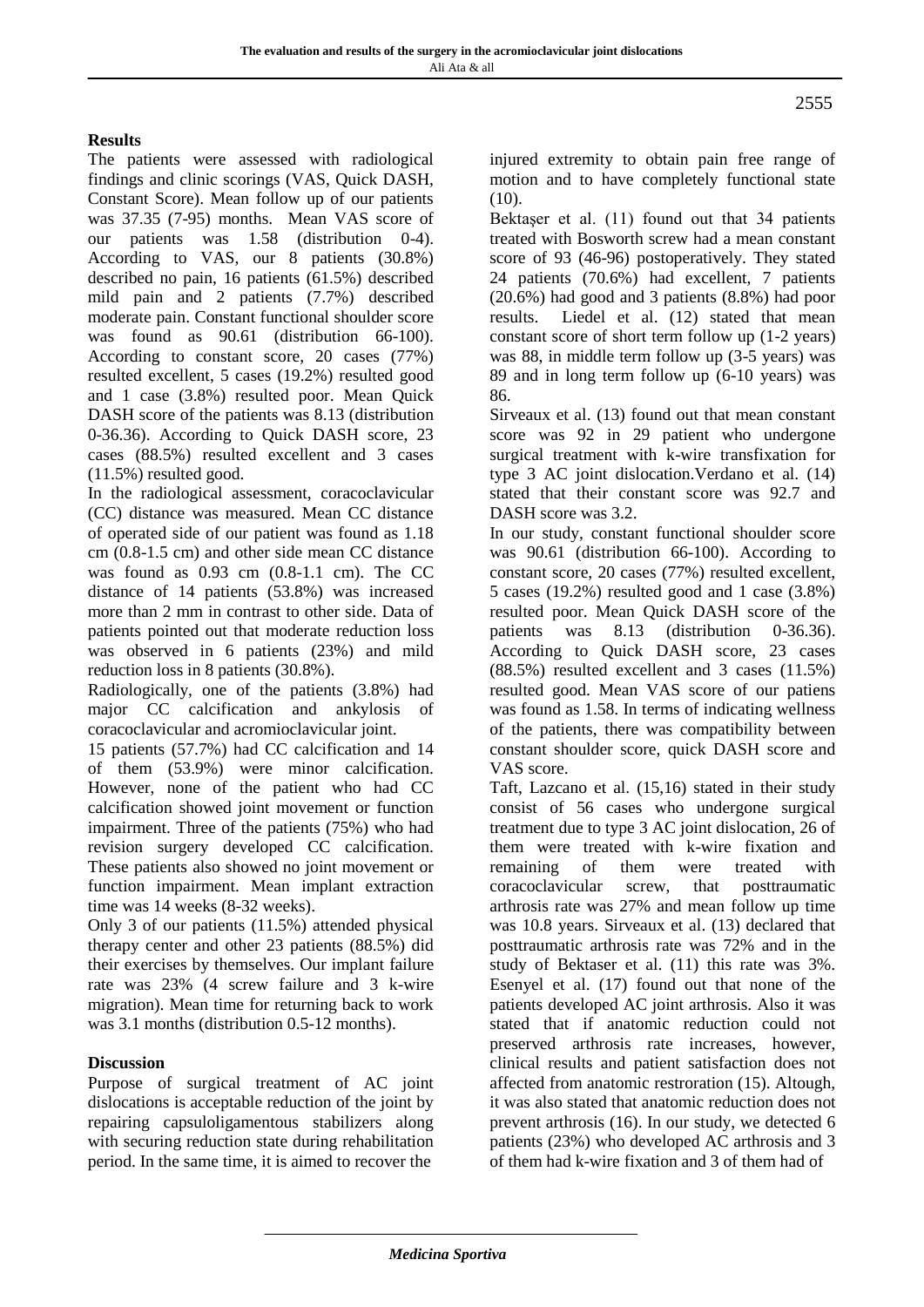## 2556

them had k-wire fixation and 3 of them had coracoclavicular screw fixation.

Lancester et al. (18) stated that in spite of much more minor complication was observed in acromioclavicular k-wire fixation group, major complications such as failure and recurrence rate was higher in group of coracoclavicular screw fixation. As for redislocation rates, Bektaser et al. (11) declared 8.8% and Esenyel et al (17) declared 6.3%. They also stated that reason of redislocation was related to fixation with cortical screw instead of spongious screw. Our implant failure rate was 23% (4 screw failure and 3 k-wire migration). The patients with screw failure undergone surgical operation again due to redislocation while patients with k-wire migration were not indicated for a surgical intervention owing to late migrations of k-wires.

Disadvantage of Bosworth technique that k-wires left inside is need of a second intervention to take out implants. Balance between early extraction of screw for prevention of break off and risk of deformity occurrence should be well established, otherwise recurrence of deformity may arise and it was reported up to 35% in the literature. Generally, it is recommended that k-wires should be removed at  $6-8^{th}$  week and screws at  $8^{th}$  week (5). In the study of Larsen et al. (19) k-wire extraction time was reported as  $5-12^{th}$  week and Esenyel, Bektaser et al. (17,11) reported of screw extraction at  $8-10^{th}$  week. Liedel et al. (12) reported seconder AC joint dislocation after kwire extraction in 6 patients (11%). Lazcano et al. (15) stated reduction loss in 4 pateints (57%) after screw extraction but it had not an effect on results. In our study, mean implant extraction time was 14 weeks (8-32 weeks). We did not observed any implant failure or reduction loss. This extraction delay was due to both work load and patient related reasons.

In a study with 86 patients, Eskola et al. (20) performed open reduction without ligamentous repair following k-wire or cortical screw fixation. In 8 out of 25 patients (32%) who underwent screw fixation and 5 out of 61 patients (8.2%) who underwent k-wire fixation had osteolysis. In our study, 7 osteolysis (26.9%) were detected and 3 of them (30%) were k-wire fixation and 4 of them (25%) were coracoclavicular screw fixation. Bjerneld et al. (21) stated in their study that coracoclavicular calcification had an negative effect on functional results, general opinion in the literature is radiologic findings such as

coracoclavicular calcification have no relation on functional outcomes and does not need treatment (5,6,16,22-25). Bektaser et al. (11) reported that 12 patients (35.3%) had CC calcification and Larsen et al. (19) stated 27 out of 41 patients (66%) had CC calcification. According to the results of both study calcification had no effect on patient results.

In our study, 15 of the patients (57.7%) had CC calcification and 12 of them (75%) were coracoclavicular screw fixation patients and 3 of them (30%) were k-wire fixation patients. With these findings, we concluded that coracoclavicular fixation with screw increases CC calcification rate.

It is found out that there were no significant consistency between radiologically measured bilateral CC distance difference, CC calcification, AC joint degeneration and clinically obtained VAS score, constant shoulder score and quick DASH score. Also these radiological findings did not effected functional results.

Limitations of our study is short follow up time and patient population was not large enough to perform a statistically significant study.

## **Conclusion**

We concluded that transfixation with k-wire or coracoclavicular screw fixation for patients with type 3 AC joint dislocation likewise type 4 and type 5 AC dislocation patients is a sufficient treatment modality.

#### **References**

- 1. DePalma AF (1959). The role of the disks of the sternoclavicular and the acromioclavicular Joints. *Clin Orthop;* 13: 222-233*.*
- 2. Petersson CJ (1983). Degeneration of the acromioclavicular joint. *Acta Orthop Scand;*  54:434-438.
- 3. Salter EG, Nasca RJ, Shelley BS (1987). Anatomical observations on the acromioclavicular joint and supporting ligaments. *Am J Sports Med;*15:199-206.
- 4. Monig SP, Burger C, Helling HJ, Prokop A, Rehm KE (1999). Treatment of complete acromioclavicular dislocation: present indications and surgical technique with biodegradable cords. *Int J Sports Med;* 20: 560-2.
- 5. Bannister GC, Wallace WA, Stableforth PG, Hutson MA (1989). The management of acute acromioclavicular dislocation. A randomised prospective controlled trial. *J Bone Joint Surg [Br];* 71: 848-850.